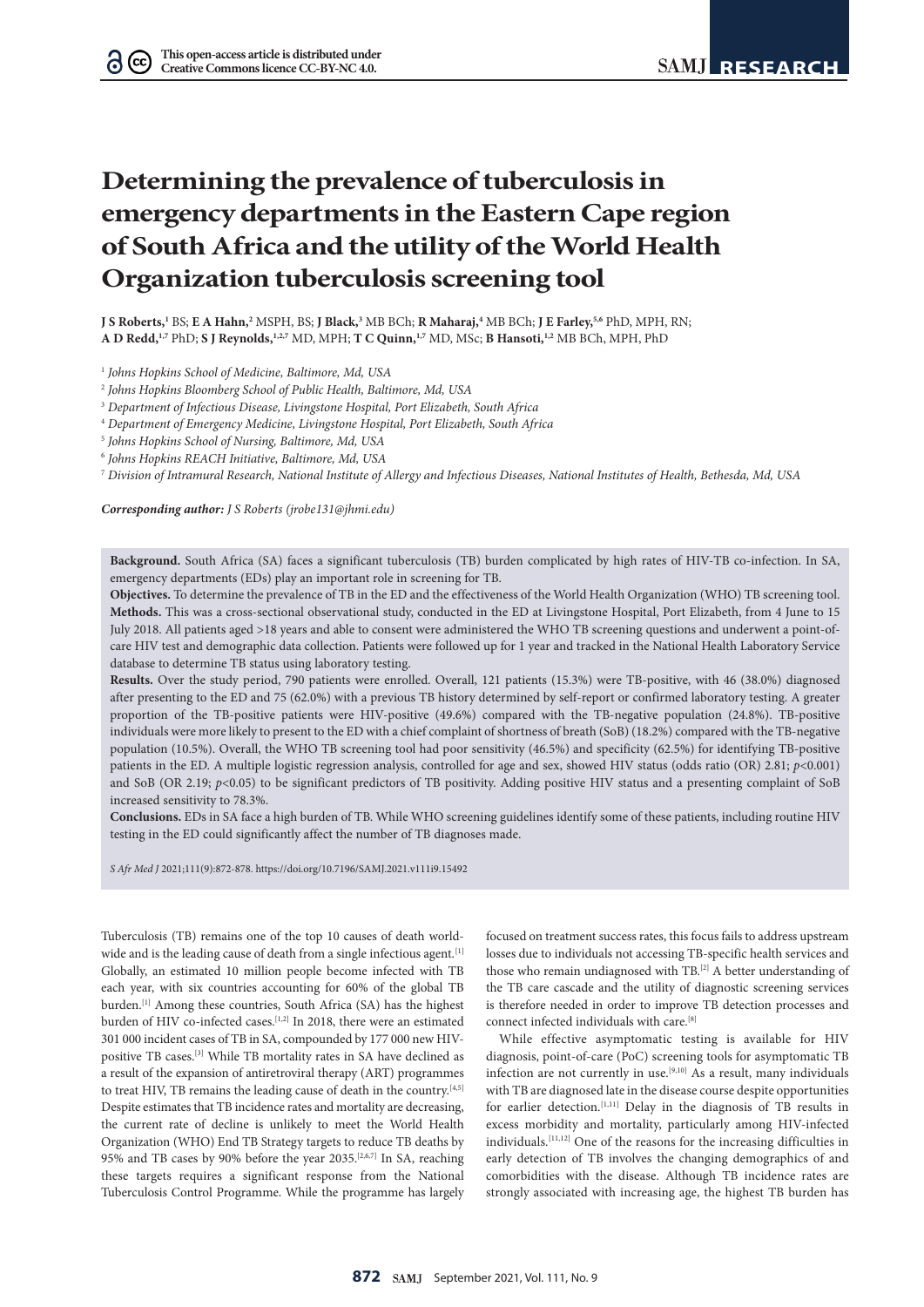shifted from older to younger populations in SA.<sup>[13,14]</sup> Among all patients infected with TB, 65% are co-infected with HIV, and HIV-TB co-infection age rates are associated with the peak ages of HIV incidence.[1,14] Although TB incidence rates have historically been higher in males, recent data suggest that the incidence among HIVinfected females has increased significantly and that the peak TB prevalence occurs at an earlier age in women compared with men.<sup>[15]</sup> As a result of these changing demographics and TB incidence profiles with high rates of HIV co-infection, screening for TB has become increasingly complicated.

In SA, the emergency department (ED) remains a safety net of the public healthcare system and manages a significant proportion of the acute healthcare burden. Much of the care provided by EDs is related to trauma and HIV, with the patients utilising EDs largely representing populations that cannot otherwise access or seek primary services.<sup>[16,17]</sup> The EDs in Eastern Cape Province are typically staffed by junior doctors or medical officers with little training in emergency medicine, and these departments continue to suffer from a lack of resources, staff and equipment. [16] Given the endemic burden of TB and high rates of ED use in SA, EDs have an important role in providing healthcare services to individuals with TB and can contribute to earlier detection of TB. As a result, low-cost options requiring little advanced training are necessary to screen for TB. However, significant gaps remain in terms of screening patients for TB throughout SA.<sup>[18]</sup>

In order to connect TB-positive patients with earlier care, EDs in SA must be better equipped to identify patients with TB and TB-associated comorbidities. The WHO has developed a screening questionnaire to identify patients with TB based on the patient's answers to four symptom-related questions.<sup>[19]</sup> Although this tool can be applied easily in the ED setting and can screen asymptomatic individuals quickly in high-volume care facilities, its utility and effectiveness have yet to be evaluated.

## **Objectives**

To assess the utility of the WHO screening tool in the ED setting and determine the prevalence of TB in the ED. We sought to determine the sensitivity of the WHO screening tool in detecting TB-positive cases and to develop a model to increase the utility of this tool.

## **Methods**

This cross-sectional observational study was conducted from 4 June to 15 July 2018. During the study period, PoC HIV testing was implemented in accordance with the SA national testing guidelines and data were collected on patient demographics, chief complaint, severity of illness, medical history, ED course of care, and responses to the WHO TB screening tool. A detailed description of the Walter Sisulu Infection Screening in the Emergency Department (WISE) study methodology is available elsewhere.<sup>[10]</sup>

#### **Study setting**

The study was conducted in the ED of Livingstone Hospital in Port Elizabeth, Eastern Cape Province, SA. Livingstone Hospital is a tertiary-care centre providing 24-hour service 7 days a week and receives patients from up to 200 km away. The ED receives 100 -150 patients per day, has <50 beds, and during the study period was staffed by medical officers and nurses with limited formal training in emergency medicine. Patient medical records are kept in paper files, and handwritten logbooks are used as patient tracking systems. Laboratory tests are tracked and reported using an electronic-based system through the National Health Laboratory Service (NHLS).

#### **Study procedures**

All patients presenting for care in the ED during the study period who were aged >18 years, fully conscious and clinically stable were eligible for enrolment. Study staff were instructed to approach patients immediately after the triage process was completed, and patients were requested to provide consent to a PoC HIV test, collection of information using the WHO TB screening tool (Fig. 1), collection of demographic data, and follow-up using the NHLS LabTrak system.

Data on demographics and PoC HIV test status and from the WHO TB screening tool were collected by study staff using case report forms, which were then scanned and entered using intelligent character recognition DataFax software (Clinical DataFax Systems Inc., Canada) and centrally double-verified by independent data technicians. Patients were then traced in the NHLS LabTrak system for 1 year after their initial ED presentation, where data were collected at the end of the year on TB testing as well as other serological and microbiology testing.

| <b>ADULT TB SYMPTOM SCREENING</b>                 |           |          |                  |  |           |
|---------------------------------------------------|-----------|----------|------------------|--|-----------|
| <b>Symptoms</b>                                   |           |          |                  |  |           |
| Temperature                                       | <b>BP</b> | Pulse    | Weight           |  | Height    |
| Cough ≥2 weeks OR of any duration if HIV-positive |           |          | <b>Yes</b>       |  | <b>No</b> |
| Persistent fever >2 weeks                         |           |          | Yes              |  | <b>No</b> |
| Unexplained weight loss >1.5 kg in a month        |           |          | <b>Yes</b>       |  | <b>No</b> |
| Drenching night sweats > 2 weeks                  |           |          | Yes              |  | <b>No</b> |
| <b>MEDICAL HISTORY</b>                            |           |          |                  |  |           |
| Close contact of a person with                    |           |          |                  |  |           |
| infectious TB                                     |           | Yes      | No               |  | Unknown   |
| Type of index patient                             |           | DS TB    | <b>MDR/XDRTB</b> |  |           |
| <b>Diabetes</b>                                   |           | Yes      | <b>No</b>        |  | Unknown   |
| <b>HIV</b> status                                 |           | Positive | <b>Negative</b>  |  | Unknown   |

*Fig. 1. The World Health Organization TB screening tool. (TB = tuberculosis; BP = blood pressure; DS = drug-sensitive; MDR = multidrug-resistant; XDR = extensively drug-resistant.)*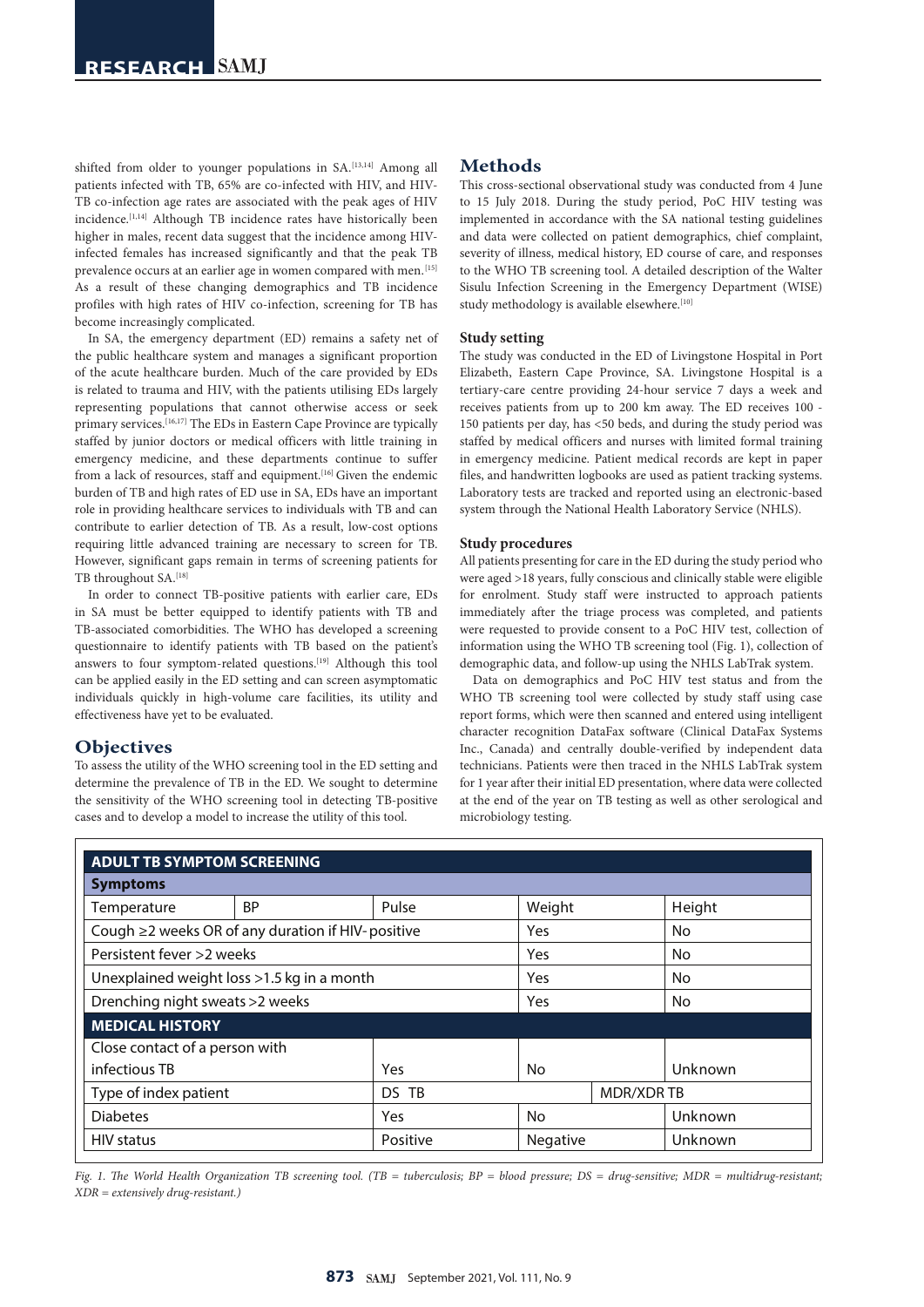The primary outcome measure sought to determine the prevalence of undiagnosed TB among HIV-positive individuals. Data analysis was approached using a descriptive statistical method using Stata version 15 (StataCorp, USA). The overall prevalence of TB was determined using NHLS testing data and patients' self-reported history of TB diagnosis. The odds of positive TB status based on screening tools and clinical indicators was calculated using simple and multiple logistic regression analysis. Crude (unadjusted) and adjusted odds ratios (ORs) were used to examine the odds of TB infection and clinical factors.

The Johns Hopkins University School of Medicine Institutional Review Board (ref. no. IRB00105801), the Walter Sisulu University Human Research Ethics Committee (ref. no. 002/2016) and the University of Cape Town Human Research Ethics Committee (ref. no. 401/2013) approved this study. All participants enrolled in the study provided written consent to receive a PoC HIV test and have detailed demographic data collected on both their reason for presentation and their ED course.

## **Results**

A total of 790 patients were enrolled throughout the study period, of whom 121 (15.3%) were confirmed TB-positive. Of these, 46 patients (38.0%) were diagnosed with TB within 12 months after presenting to the ED (i.e. had asymptomatic TB during their ED stay) and 75 (62.0%) had a known diagnosis of TB with a previous history of TB determined by self-report or confirmed laboratory testing up to 12 months before the study period. As shown in Table 1, significant differences in TB status by age category (*p*=0.023) and sex (*p*=0.001) were seen. A significant burden of patients aged <35 years

|                                   | Positive         | <b>Negative</b>  | Not tested       | <b>Total</b>     | p-value         |
|-----------------------------------|------------------|------------------|------------------|------------------|-----------------|
|                                   | $(N=121), n$ (%) | $(N=258), n$ (%) | $(N=411), n$ (%) | $(N=790), n$ (%) | $(\chi^2$ test) |
| Age (years)                       |                  |                  |                  |                  | $0.023*$        |
| <20                               | 1(0.8)           | 6(2.3)           | 16(3.9)          | 23(2.9)          |                 |
| $20 - 34$                         | 49 (40.5)        | 86 (33.3)        | 172(41.8)        | 307 (38.9)       |                 |
| $35 - 49$                         | 47 (38.8)        | 94 (36.4)        | 113(27.5)        | 254(32.1)        |                 |
| $\geq 50$                         | 24 (19.8)        | 72 (27.9)        | 110(26.8)        | 206(26.1)        |                 |
| <b>Sex</b>                        |                  |                  |                  |                  | $0.001*$        |
| Male                              | 64 (52.9)        | 135(52.3)        | 160(38.9)        | 359(45.4)        |                 |
| Female                            | 57(47.1)         | 123(47.7)        | 251(61.1)        | 431 (54.6)       |                 |
| Reason for ED visit               |                  |                  |                  |                  | 0.096           |
| Medical                           | 70 (57.8)        | 129(50.0)        | 192 (46.7)       | 391 (49.5)       |                 |
| Trauma                            | 51 (42.1)        | 129(50.0)        | 219 (53.3)       | 399 (50.5)       |                 |
| Time of presentation <sup>†</sup> |                  |                  |                  |                  | 0.592           |
| In hours                          | 47 (38.8)        | 104(40.3)        | 178 (43.3)       | 329(41.6)        |                 |
| After hours                       | 74 (61.2)        | 154 (59.7)       | 233 (56.7)       | 461(58.3)        |                 |
| Transport                         |                  |                  |                  |                  | 0.234           |
| Ambulance                         | 50(41.3)         | 87(33.7)         | 120(29.2)        | 257(32.5)        |                 |
| Police                            | 2(1.7)           | 3(1.2)           | 10(2.4)          | 15(1.9)          |                 |
| Self-transport                    | 69 (57.0)        | 167(64.7)        | 280 (68.1)       | 516 (65.3)       |                 |
| Unknown                           | $\overline{0}$   | 1(0.4)           | 1(0.2)           | 2(0.2)           |                 |
| <b>SATS</b>                       |                  |                  |                  |                  | 0.156           |
| Emergency                         | 3(2.5)           | 5(1.9)           | 8(2.0)           | 16(2.0)          |                 |
| Very urgent                       | 14(11.6)         | 17(6.6)          | 21(5.1)          | 52(6.6)          |                 |
| Urgent                            | 67(55.4)         | 141 (54.7)       | 213(51.8)        | 421(53.3)        |                 |
| Routine                           | 37(30.6)         | 95 (36.8)        | 169(41.1)        | 301(38.1)        |                 |
| <b>HIV</b> status                 |                  |                  |                  |                  | $< 0.001*$      |
| Known positive                    | 33 (36.4)        | 51(19.8)         | 40(9.7)          | 135(17.1)        |                 |
| New positive                      | 16(13.2)         | 13(5.0)          | 18(4.4)          | 47(5.9)          |                 |
| Negative                          | 48 (39.7)        | 138(53.5)        | 234 (56.9)       | 420(53.2)        |                 |
| Unknown                           | 13(10.7)         | 56 (21.7)        | 119(29.0)        | 188 (23.8)       |                 |
| Disposition                       |                  |                  |                  |                  | 0.184           |
| Death                             | $\overline{0}$   | $\mathbf{0}$     | 1(0.2)           | 1(0.1)           |                 |
| Admission                         | 23 (19.0)        | 24(9.3)          | 32(7.8)          | 79 (10.0)        |                 |
| ICU admission                     | $\mathbf{0}$     | $\mathbf{0}$     | 1(0.2)           | 1(0.1)           |                 |
| Emergency surgery                 | $\overline{0}$   | $\overline{0}$   | 1(0.2)           | 1(0.1)           |                 |
| Transfer                          | 25(20.7)         | 55(21.3)         | 77 (18.7)        | 157(19.9)        |                 |
| Discharge                         | 70 (57.8)        | 170(65.9)        | 285 (69.3)       | 525(66.5)        |                 |
| Absconded                         | 3(2.5)           | 6(2.3)           | 10(2.4)          | 19(2.4)          |                 |
| Unknown                           | $\overline{0}$   | 3(1.2)           | 4(1.0)           | 7(0.9)           |                 |
|                                   |                  |                  |                  |                  |                 |

TB = tuberculosis; ED = emergency department; SATS = South African Triage Scale; ICU = intensive care unit.<br>\*Statistically significant at the p<0.05 level.<br>"In hours designated as 08h00 - 16h00 and after hours as 16h01 - 0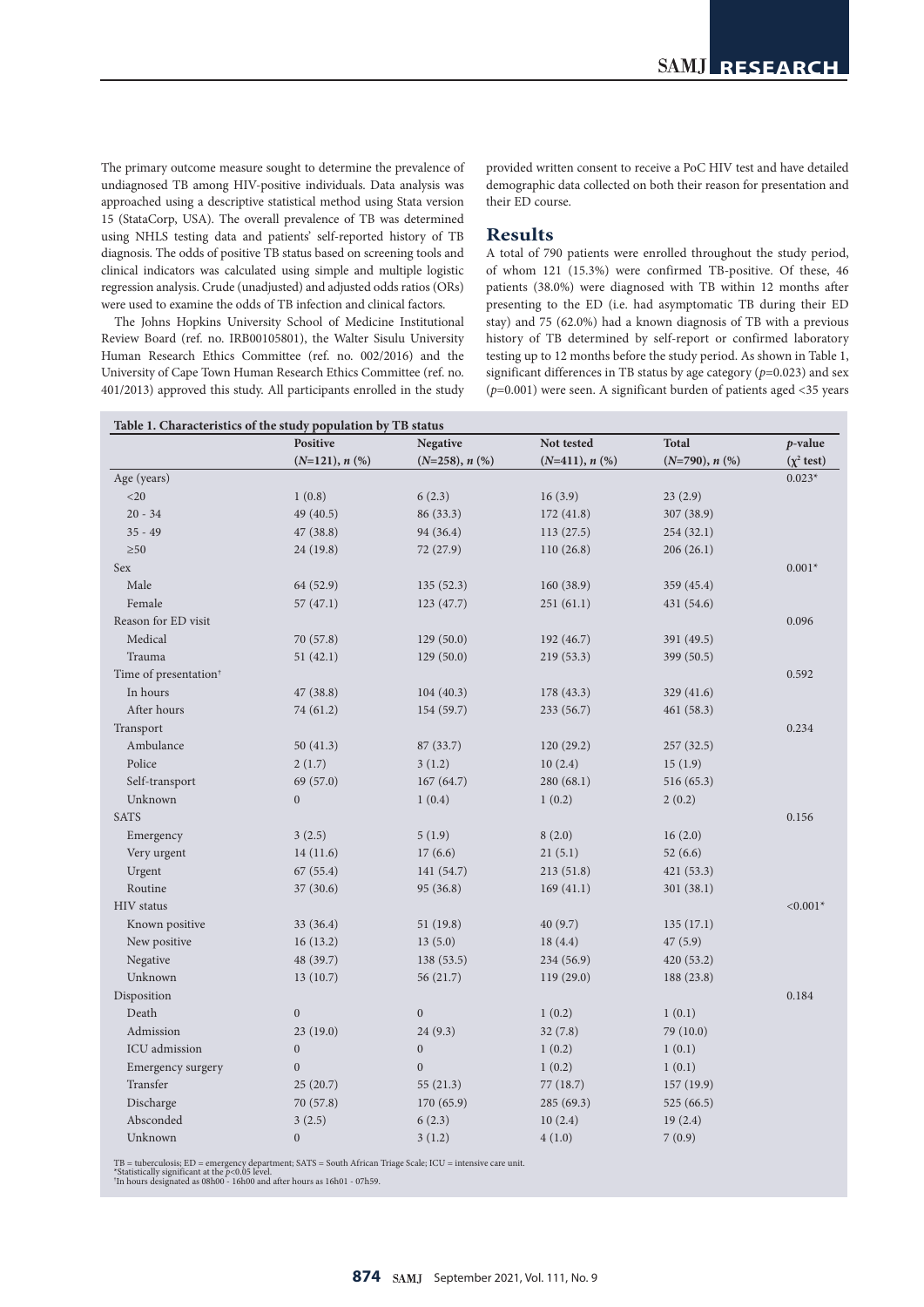(41.3%; *n*=50/121) were TB-positive compared with those who were TB-negative (35.6%; *n*=92/258). A large number of patients in the ED did not receive any TB testing (i.e. no TB testing during the ED visit or up to 1 year subsequently). Higher proportions of individuals aged <20 years (69.6%; *n*=16/23) and of females (58.2%; *n*=251/431) were not tested for TB compared with older populations (51.3%; *n*=395/767) and males (44.6%; *n*=160/359), despite a higher proportion of younger patients and males testing positive for TB.

There was no significant difference in TB prevalence by medical v. trauma complaints, although as expected more trauma patients (53.3%; *n*=219/411) were not tested for TB compared with medical patients (46.7%; *n*=192/411). A higher proportion of the TB-positive population was HIV-positive (40.5%; *n*=49/121) compared with the TB-negative population (24.8%; *n*=64/258).

In Table 2, we compare the characteristics of patients who were TB-positive (*n*=121). Of the 46 recent positives, 41 (89.1%) received testing in Port Elizabeth and 5 (10.9%) received testing outside Port Elizabeth. One recent positive was determined by biopsy and was the only case in which biopsy was used to determine TB status. No significant differences were found in age categories, sex, HIV status, or prevalence of comorbidities/co-infections when comparing patients recently diagnosed as TB-positive with those with a history of TB diagnosis.

There was limited completion of testing for additional pathogens or infections in the recent TB diagnosis population (Fig. 2). GeneXpert (82.6%; *n*=38/42) and Auramine O (87.0%; *n*=40/46) were used to diagnose TB more frequently than solid or liquid TB cultures (50.0%; *n*=23/46) or biopsy (2.2%; *n*=1/46). Resistance testing

|                            | Previously positive | Recent positive     | Total            |                                 |
|----------------------------|---------------------|---------------------|------------------|---------------------------------|
|                            | $(N=75), n$ (%)     | $(N=46)$ , n $(\%)$ | $(N=121), n$ (%) | <i>p</i> -value $(\chi^2$ test) |
| Age (years)                |                     |                     |                  | 0.544                           |
| $<$ 20                     | 1(1.3)              | $\mathbf{0}$        | 1(0.8)           |                                 |
| $20 - 34$                  | 29(38.7)            | 20(43.5)            | 49(40.5)         |                                 |
| $35 - 49$                  | 32(42.7)            | 15(32.6)            | 47(38.8)         |                                 |
| $\geq 50$                  | 13(17.3)            | 11(23.9)            | 24(19.8)         |                                 |
| Sex                        |                     |                     |                  | 0.211                           |
| Male                       | 43(57.3)            | 21(45.7)            | 64 (52.9)        |                                 |
| Female                     | 32(42.7)            | 25(54.3)            | 57(47.1)         |                                 |
| HIV status                 |                     |                     |                  | 0.232                           |
| Positive                   | 33(44.0)            | 27(58.7)            | 60(49.6)         |                                 |
| Negative                   | 32(42.7)            | 16(34.8)            | 48 (39.7)        |                                 |
| Unknown                    | 10(13.3)            | 3(6.5)              | 13(10.7)         |                                 |
| Comorbidities/co-infection |                     |                     |                  |                                 |
| Heart disease              | 1(1.3)              | 1(2.2)              | 2(1.7)           | 0.725                           |
| Diabetes                   | 4(5.3)              | 1(2.2)              | 5(4.1)           | 0.397                           |
| Respiratory condition      | 12(16.0)            | 5(10.9)             | 17(14.1)         | 0.430                           |

TB = tuberculosis.



*Fig. 2. Testing patterns in the recent TB-positive population (*N*=46). (TB = tuberculosis; TPHA =* Treponema pallidum *haemagglutination; HBV = hepatitis B virus; HCV = hepatitis C virus; HAV = hepatitis A virus.)*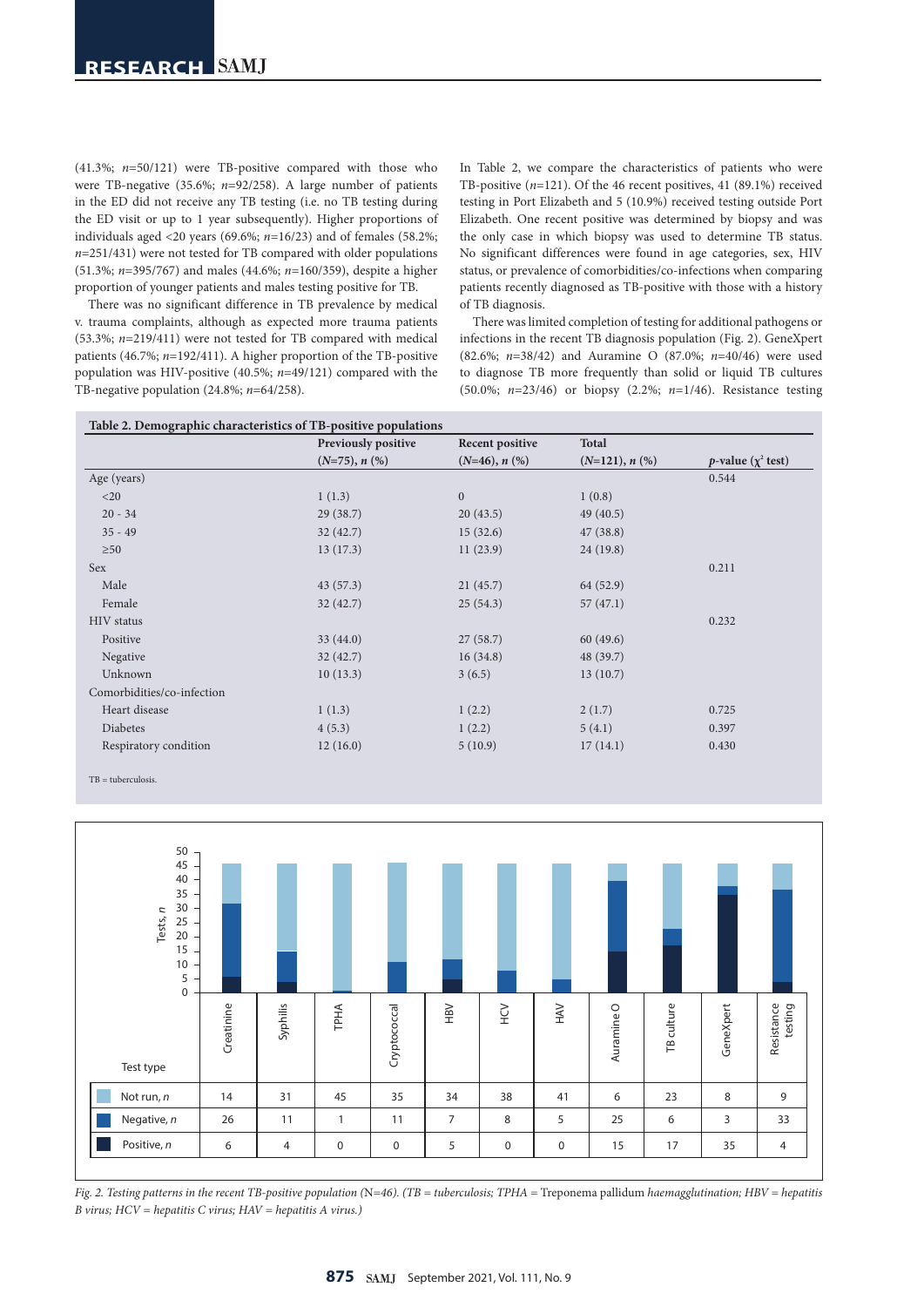was completed on 37 patients (80.4%) with a recent TB diagnosis. Additionally, creatinine tests (69.6%; *n*=32/46) were the tests most frequently ordered in conjunction with TB testing, while *Treponema pallidum* hemagglutination (TPHA) tests (2.2%; *n*=1/46) were the least frequently ordered. Tests for IgM and IgG antibodies against cytomegalovirus and tests for toxoplasmosis were never completed in the recent TB diagnosis population.

Of the 790 individuals who presented to the ED in Port Elizabeth, 135 (17.1%) screened positive for TB using the WHO TB screening questions, while only 45 (5.7%) had testing-confirmed TB (Auramine O, TB culture, GeneXpert, pathology) (Table 3). As expected, TB-positive individuals presented to the ED with a chief complaint of shortness of breath (SoB) (18.2%; *n*=22/121) more often than the TB-negative population (10.5%; *n*=27/258). The WHO tool was effective in identifying some positive TB patients, but had poor sensitivity (46.5%; *n*=20/43) and specificity (62.5%; *n*=45/72).

The WHO TB screening tool with a positive response to any of the tool's individual questions (cough >2 weeks, fever >2 weeks, weight loss >1.5 kg, drenching night sweats >2 weeks) and a positive HIV status were all statistically significant (*p*<0.001) predictors of a positive TB diagnosis, as reflected in Table 3. Outside of the WHO TB screening tool, a chief complaint of SoB was determined to be a significant predictor of a positive TB history (*p*=0.037). Interestingly, individual chief complaints similar to the WHO TB screening tool questions (i.e. cough/bloody cough, weight loss/wasting, fever/chills) were not significant predictors of a positive TB history.

A multiple logistic regression analysis, controlled for age and sex, showed HIV status (OR 2.81; *p*<0.001) and SoB (OR 2.19; *p*<0.05) to be independently significant predictors of TB positivity (Table 4). The single most significant predictor of positive TB status when adjusting for age and sex was found to be drenching night sweats for >2 weeks (OR 4.08). However, the odds of positive TB status was 3.57 times higher when combining positive WHO TB screening and positive HIV status, and was only 3.13 times higher when combining positive WHO TB screening, positive HIV status and a complaint of SoB. The addition of positive HIV status and a presenting complaint of SoB increased sensitivity to 78.3%, although it decreased specificity to 36.5%.

### **Discussion**

A high burden of TB was found in this SA ED, with a TB prevalence of 15.3% based on previous history determined by self-report and confirmed laboratory testing 1 year from the index visit. The most recent WHO estimate of TB prevalence in SA estimated 696 cases per 100 000 population (0.696%), which is significantly lower than the prevalence in our study population.[20] Additionally, the 2016 South Africa Demographic and Health Survey reported the proportion of self-reported TB in women and men to be 5% and 6%, respectively.[21] These proportions are again much lower than those found in our study. SA has made notable progress in reducing TB prevalence and deaths and improving treatment outcomes for new smear-positive TB cases, but the burden of TB remains enormous. Strengthening case finding and the use of Xpert MTB/ RIF as a replacement for sputum smear microscopy are necessary to further accelerate progress towards improved TB control in SA and beyond.[22] The ED remains an untapped opportunity where both of these strategies could be applied.

Similar to other studies, a lower proportion of females were tested for TB compared with males.<sup>[14]</sup> Additionally, peak ages for TB positivity were in the 20 - 34- and 35 - 49-year age groups, which has also been observed elsewhere.<sup>[13,14]</sup> Although the burden of TB in EDs throughout SA varies by centre, the high prevalence of TB found in this setting can probably be applied to other ED settings given the endemic burden of TB and the role of these departments in managing the

|                                      | TB-positive      | TB-negative      | <b>Total</b>     | $p$ -value              |
|--------------------------------------|------------------|------------------|------------------|-------------------------|
|                                      | $(N=121), n$ (%) | $(N=258), n$ (%) | $(N=379), n$     | $(\chi^2 \text{ test})$ |
| Age (years)                          |                  |                  |                  |                         |
| $<$ 20                               | 1(14.3)          | 6(85.7)          | 7                | 0.312                   |
| $20 - 34$                            | 49(36.3)         | 86 (63.7)        | 135              | 0.175                   |
| $35 - 49$                            | 47(33.3)         | 94 (66.7)        | 141              | 0.651                   |
| $\geq 50$                            | 24(25.0)         | 72 (75.0)        | 96               | 0.092                   |
| Female                               | 57(31.7)         | 123(68.3)        | 180              | 0.918                   |
| HIV-positive                         | 60 (48.4)        | 64 (51.6)        | 124              | $< 0.001*$              |
| History of respiratory condition     | 17(34.7)         | 32(65.3)         | 49               | 0.656                   |
| Regular tobacco use                  | 42(38.9)         | 66(61.1)         | 108              | 0.066                   |
| + Cough >2 weeks                     | 33(50.0)         | 33(50.0)         | 66               | $< 0.001*$              |
| + Fever >2 weeks                     | 27(54.0)         | 23(46.0)         | 50               | $< 0.001*$              |
| $+$ Weight loss > 1.5 kg             | 33(55.9)         | 26(44.1)         | 59               | $< 0.001*$              |
| + Drenching night sweats >2 weeks    | 32(60.4)         | 21 (39.6)        | 53               | $< 0.001*$              |
| + WHO TB screening                   | 47(51.7)         | 44 (48.3)        | 91               | $< 0.001*$              |
| Chief complaint: SoB                 | 22(44.9)         | 27(55.1)         | 49               | $0.037*$                |
| Chief complaint: cough/bloody cough  | 2(50.0)          | 2(50.0)          | $\overline{4}$   | 0.436                   |
| Chief complaint: fever/chills        | 1(100.0)         | 0(0.0)           | $\mathbf{1}$     | 0.144                   |
| Chief complaint: weight loss/wasting | 0(0.0)           | 0(0.0)           | $\boldsymbol{0}$ |                         |
| Triage $RR > 16/min$                 | 93 (30.7)        | 210(69.3)        | 303              | 0.461                   |
| Triage temperature > 37.8 °C         | 3(42.9)          | 4(57.1)          | 7                | 0.549                   |
| Triage systolic BP <90 mmHg          | 2(50.0)          | 2(50.0)          | $\overline{4}$   | 0.432                   |

TB = tuberculosis; WHO = World Health Organization; SoB = shortness of breath; RR = respiratory rate;<br>BP = blood pressure; No tint (white) = WHO screening tool.<br>\*Statistically significant at the *p*<0.05 level.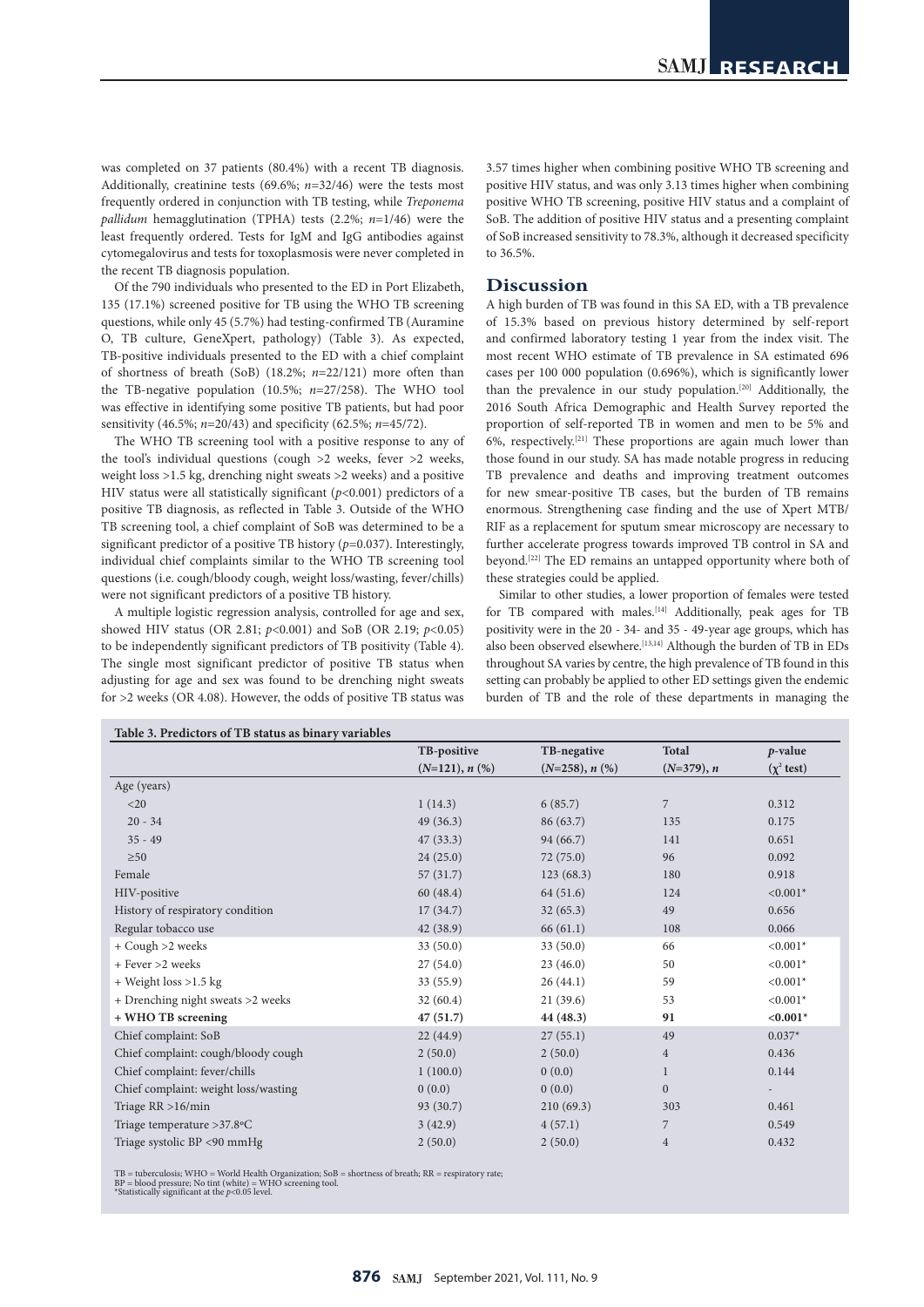| Table 4. Odds of a positive TB diagnosis by WHO screening criteria, HIV status and SoB |  |  |
|----------------------------------------------------------------------------------------|--|--|
|----------------------------------------------------------------------------------------|--|--|

| ----------                          |           |               |            |           |                    |            |  |
|-------------------------------------|-----------|---------------|------------|-----------|--------------------|------------|--|
|                                     |           | Unadjusted    |            |           | Adjusted $\dagger$ |            |  |
|                                     | <b>OR</b> | 95% CI        | $p$ -value | <b>OR</b> | 95% CI             | $p$ -value |  |
| <b>HIV</b> status                   | 2.69      | $1.66 - 4.36$ | $< 0.001*$ | 2.81      | $1.72 - 4.59$      | $< 0.001*$ |  |
| WHO cough $>2$ weeks                | 2.58      | $1.50 - 4.46$ | $0.001*$   | 2.65      | $1.53 - 4.60$      | $0.001*$   |  |
| WHO fever >2 weeks                  | 2.96      | $1.61 - 5.44$ | $< 0.001*$ | 2.94      | $1.60 - 5.41$      | $0.001*$   |  |
| WHO weight $loss > 1.5$ kg          | 3.37      | $1.90 - 5.99$ | $< 0.001*$ | 3.39      | $1.91 - 6.04$      | $< 0.001*$ |  |
| WHO drenching night sweats >2 weeks | 4.12      | $2.25 - 7.56$ | $< 0.001*$ | 4.08      | $2.22 - 7.49$      | $< 0.001*$ |  |
| WHO screen positive                 | 3.13      | $1.91 - 5.13$ | $< 0.001*$ | 3.21      | $1.95 - 5.29$      | $< 0.001*$ |  |
| $WHO + HIV$ status                  | 3.51      | $2.21 - 5.58$ | $< 0.001*$ | 3.57      | $2.24 - 5.71$      | $< 0.001*$ |  |
| $WHO + HIV$ status + SoB            | 2.97      | $1.87 - 4.71$ | $< 0.001*$ | 3.13      | $1.96 - 5.01$      | $< 0.001*$ |  |
| Chief complaint: SoB                | 1.90      | $1.03 - 3.50$ | $0.039*$   | 2.19      | $1.16 - 4.11$      | $0.015*$   |  |

TB = tuberculosis; WHO = World Health Organization; SoB = shortness of breath; OR = odds ratio; CI = confidence interval; No tint (white) = variables increasing WHO screening tool sensitivity with multiple regression analysis. \*Statistically significant at the *p*<0.05 level. †

\*Adjusted for age and sex.

acute care of patients who may present later in the disease course.<sup>[23,16]</sup> The present study found a high number of patients with previously undetected TB, with 38% of the patients determined to be TB-positive having never received a previous TB diagnosis. Almost half (49.6%) of the TB-positive patients were co-infected with HIV, further supporting the high rates of co-infection determined elsewhere.<sup>[1,11,24]</sup>

A high percentage of HIV-infected patients presented with subclinical TB that was diagnosed only by screening and further laboratory testing, indicating a need for simultaneous screening for both HIV and TB on presentation to the ED.[24,25] Given this evidence, a positive HIV test should prompt further TB screening if not completed simultaneously in high-HIV/TB endemic settings. Evidence from this and other studies suggests that the most effective TB screening should be done in conjunction with HIV testing, especially given the development of affordable PoC HIV tests that can be conducted in resource-limited settings.[10,24-26] Furthermore, since WHO guidelines recommend that TB should be diagnosed and treated together with the initiation of ART, screening for TB should be conducted in all cases of known and incident HIV.[27] However, obstacles to PoC testing for HIV in EDs have been well documented, warranting the need to assess these barriers and their effect on PoC TB screening and testing.[28] The WHO has previously recommended a cough duration of 2 - 3 weeks as a symptom screen for TB, but this is now recognised as inadequate for HIV-associated TB, with the sensitivity frequently found to be  $<50\%$  in HIV-positive patients.<sup>[29]</sup> Similar results were found in this study, with the four-question WHO screening tool providing an overall sensitivity of just 46.5%. These data and the high rates of HIV co-infection in the study population suggest that the WHO TB screening tool is largely inadequate in the setting of endemic HIV co-infection.

Although the WHO screening questions have been developed as a low-cost screening option requiring minimal advanced training to administer, the present study demonstrates that this tool has limited efficacy in its current form. The assessment of the WHO screening questionnaire in this study reveals the inadequacy of non-serological tools in detecting subclinical cases of TB, particularly in the setting of endemic HIV co-infection. With the modifications of the tool applied in our model, adding HIV status and a chief complaint of SoB to the four questions already included in the screening questionnaire substantially increased the sensitivity of the screening tool to 78.3%. Given the availability of low-cost PoC HIV testing in SA, this should be conducted together with TB screening in order to increase the efficacy of these efforts. Modifying the WHO screening tool in this way not only improves its ability to detect TB-positive patients, but

also provides a low-cost option to detect TB more reliably in EDs that face a high burden of the disease. However, more importantly, this study provides a use case for PoC TB testing in the ED. While the WHO screening strategy may allow health facilities to more appropriately identify candidates for PoC Xpert MTB/RIF testing, without PoC testing many ED patients are unlikely to receive the follow-up care they require. The 2011 FIND study was a multicentre feasibility and accuracy study evaluating the implementation of Xpert MTB/RIF testing, and included a Ugandan ED as one of the clinical sites.<sup>[30]</sup> A recent multicountry southern African study demonstrated that not only did this PoC strategy increase treatment initiation, but it was also cost-effective when compared with current standard-ofcare testing strategies.[31] Our study provides further evidence that given the high prevalence of TB and HIV, the ED is a viable and necessary venue to implement PoC TB testing if we are to achieve epidemiological control.

#### **Study limitations**

Owing to its design as a secondary data analysis, several factors limited this study in terms of data collection. Many patients were excluded from analysis because they could not be matched to hospital records or were not found in the NHLS database. Furthermore, because no confirmatory laboratory testing was completed in a large number of patients, the comparison groups were greatly reduced for assessing the effectiveness of the WHO TB screening tool. Some patients may have been diagnosed using chest radiographs, PoC focused assessment with ultrasonography for HIV, or PoC urinary lipoarabinomannan assay, and these data would not be reflected in the NHLS database. Further assessment is also needed to determine barriers to PoC TB testing in the ED setting.

#### **Conclusions**

Emergency centres in SA continue to face a high burden of TB. While WHO screening guidelines identify some of these patients, modifying these guidelines and including routine HIV testing in the ED could significantly affect the number of TB diagnoses made by increasing the sensitivity of this tool.

#### **Declaration.** None.

**Acknowledgements.** The authors thank all the participants in the study, and acknowledge the contributions of the study staff and collaborators in the Livingstone Hospital ED that made this study possible and the diligent work of the study co-ordinators and HIV counsellors.